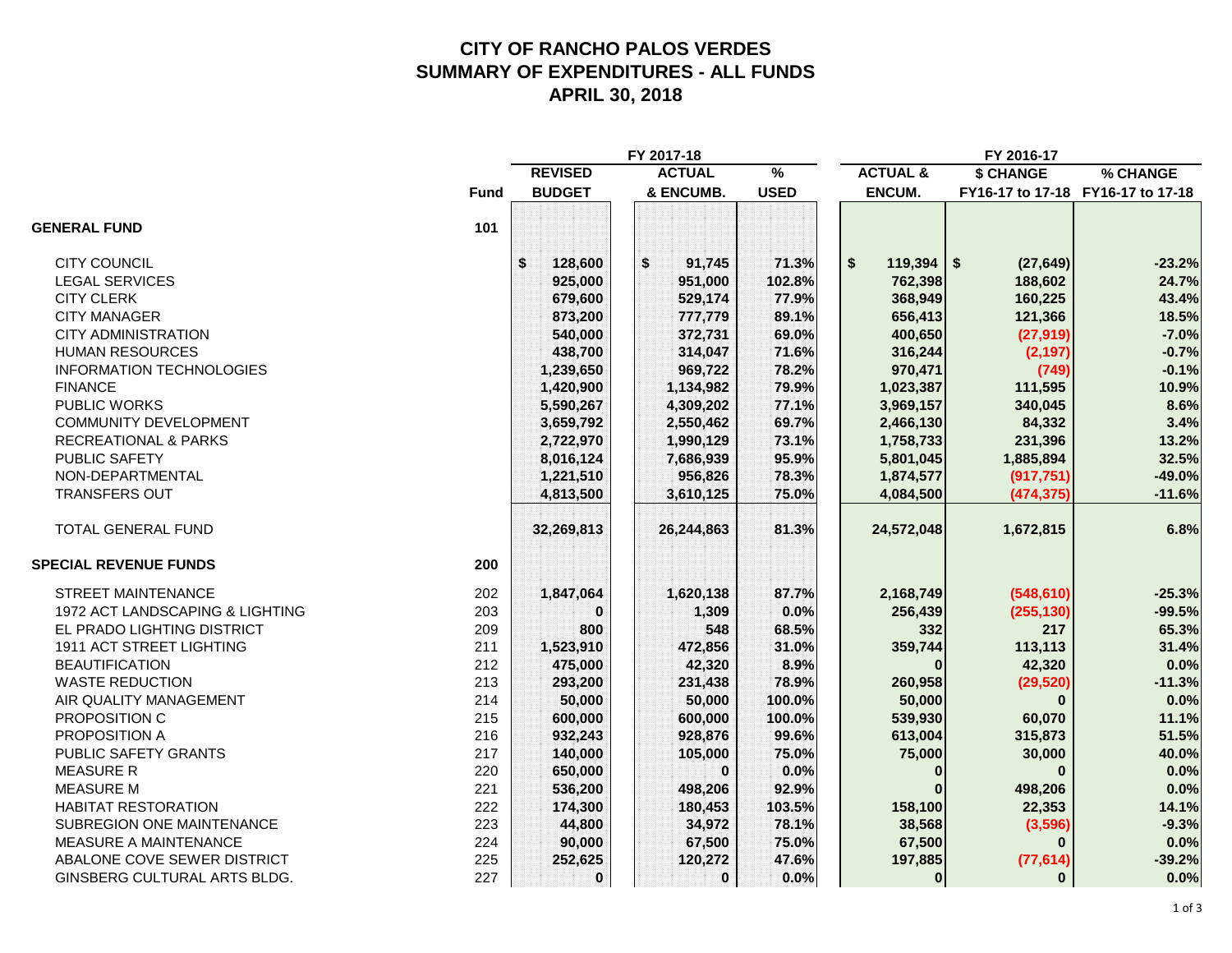## **CITY OF RANCHO PALOS VERDES SUMMARY OF EXPENDITURES - ALL FUNDS APRIL 30, 2018**

|                                          |             | FY 2017-18     |               |               | FY 2016-17          |            |                                   |  |
|------------------------------------------|-------------|----------------|---------------|---------------|---------------------|------------|-----------------------------------|--|
|                                          |             | <b>REVISED</b> | <b>ACTUAL</b> | $\frac{9}{6}$ | <b>ACTUAL &amp;</b> | \$ CHANGE  | % CHANGE                          |  |
|                                          | <b>Fund</b> | <b>BUDGET</b>  | & ENCUMB.     | <b>USED</b>   | ENCUM.              |            | FY16-17 to 17-18 FY16-17 to 17-18 |  |
| DONOR RESTRICTED CONTRIBUTIONS           | 228         | 312,893        | 98,493        | 31.5%         | 21,025              | 77,468     | 368.5%                            |  |
| TOTAL SPECIAL REVENUE FUNDS              |             | 7,923,035      | 5,052,382     | 63.8%         | 4,807,232           | 245,150    | 5.1%                              |  |
| <b>CAPITAL PROJECTS FUNDS</b>            | 300         |                |               |               |                     |            |                                   |  |
| COMMUNITY DEVELOPMENT BLOCK GRANT (CDBG) | 310         | 165,760        | 237,850       | 143.5%        | 187,763             | 50,087     | 26.7%                             |  |
| <b>INFRASTRUCTURE IMPROVEMENTS</b>       | 330         | 9,320,195      | 8,847,816     | 94.9%         | 8,851,031           | (3,215)    | 0.0%                              |  |
| <b>FEDERAL GRANTS</b>                    | 331         | 1,169,137      | 20,112        | 1.7%          | 0                   | 20,112     | 0.0%                              |  |
| <b>STATE GRANTS</b>                      | 332         | 1,086,369      | $\bf{0}$      | 0.0%          | $\bf{0}$            | $\bf{0}$   | 0.0%                              |  |
| <b>QUIMBY PARK DEVELOPMENT</b>           | 334         | 1,713,601      | 1,123,162     | 65.5%         | $\bf{0}$            | 1,123,162  | 0.0%                              |  |
| LOW-MODERATE INCOME HOUSING              | 336         | 0              | $\bf{0}$      | 0.0%          | $\bf{0}$            | $\bf{0}$   | 0.0%                              |  |
| AFFORDABLE HOUSING PROJECTS              | 337         | $\bf{0}$       | $\bf{0}$      | 0.0%          | $\bf{0}$            | $\bf{0}$   | 0.0%                              |  |
| DEVELOPMENT IMPACT MITIGATION (EET)      | 338         |                | $\Omega$      | 0.0%          | 75                  | (75)       | $-100.0%$                         |  |
| <b>BICYCLE &amp; PEDESTRIAN ACCESS</b>   | 340         | 82,500         | 37,681        | 45.7%         | $\Omega$            | 37,681     | 0.0%                              |  |
| TOTAL CAPITAL PROJECTS FUNDS             |             | 13,537,562     | 10,266,621    | 75.8%         | 9,038,869           | 1,227,752  | 13.6%                             |  |
| <b>ENTERPRISE FUNDS</b>                  | 500         |                |               |               |                     |            |                                   |  |
| WATER QUALITY FLOOD PROTECTION           | 501         | 4,871,557      | 4,818,643     | 98.9%         | 1,812,822           | 3,005,820  | 165.8%                            |  |
| <b>TOTAL ENTERPRISE FUNDS</b>            |             | 4,871,557      | 4,818,643     | 98.9%         | 1,812,822           | 3,005,820  | 165.8%                            |  |
| <b>INTERNAL SERVICE FUND</b>             | 600         |                |               |               |                     |            |                                   |  |
| <b>EQUIPMENT REPLACEMENT</b>             | 681         | 2,103,365      | 325,419       | 15.5%         | 869,309             | (543,890)  | $-62.6%$                          |  |
| <b>EMPLOYEE BENEFITS</b>                 | 685         | $\bf{0}$       | $\Omega$      | 0.0%          | 69,152              | (69, 152)  | $-100.0%$                         |  |
| TOTAL INTERNAL SERVICE FUNDS             |             | 2,103,365      | 325,419       | 15.5%         | 938,460             | (613, 042) | $-65.3%$                          |  |
| <b>REDEVELOPMENT AGENCY</b>              |             |                |               |               |                     |            |                                   |  |
| REDEVELOPMENT OBLIGATION                 |             | $\bf{0}$       | 42,535        | 0.0%          | 28,164              | 14,372     | 51.0%                             |  |
| TOTAL REDEVELOPMENT AGENCY               | 701         | $\bf{0}$       | 42,535        | 0.0%          | 28,164              | 14,372     | 51.0%                             |  |
|                                          |             |                |               |               |                     |            |                                   |  |